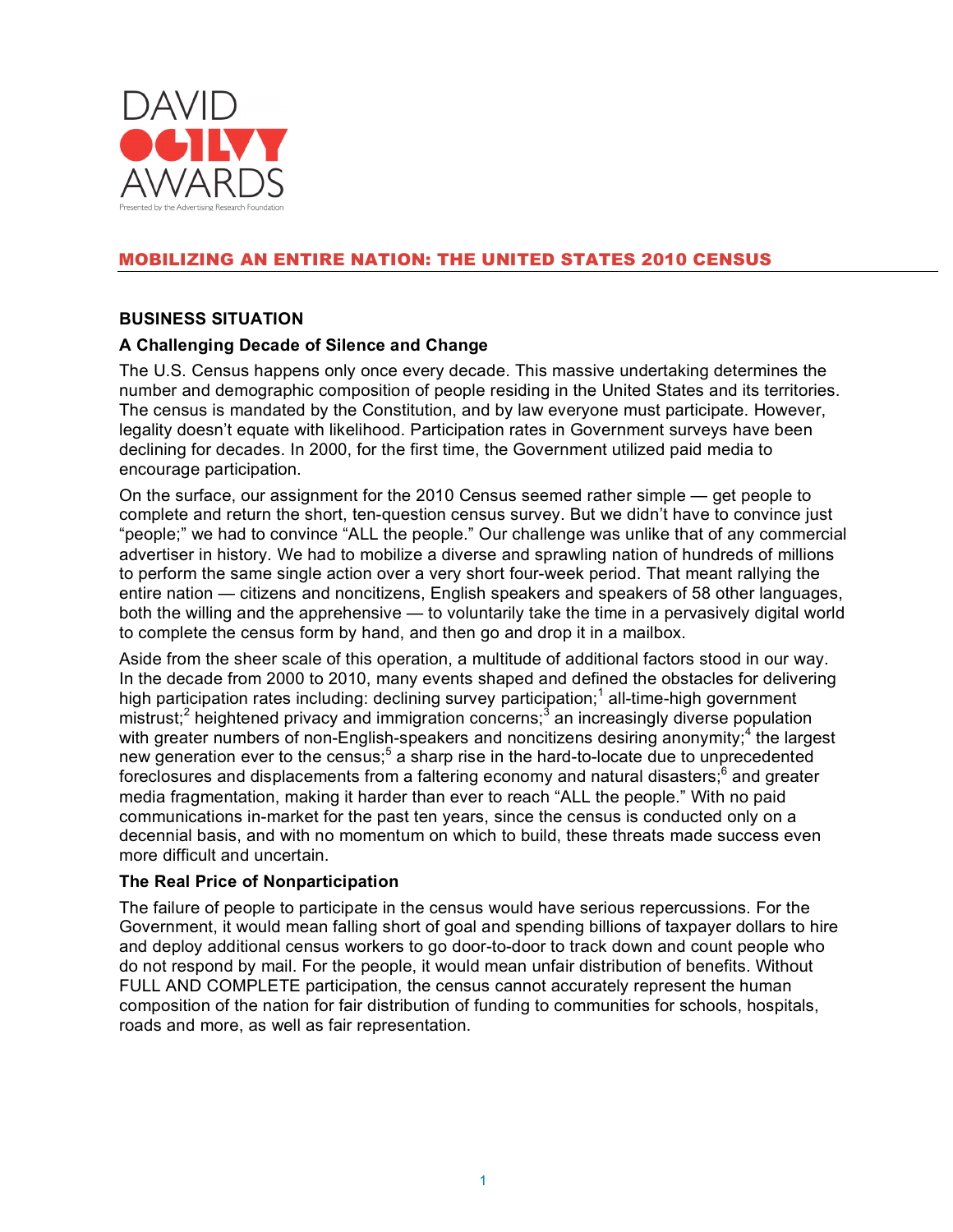# **BUSINESS OBJECTIVES**

Long before the contract to develop and implement the communications campaign for the 2010 census was awarded, the Census Bureau with the approval of Congress established the following goals for the campaign:

- Engagement: Reach everyone in the U.S. and its territories, citizen or not, English speaking or not, make them aware and encourage all to participate.
- Participation: Deliver 67% mail participation, a similar goal to that in 2000, despite the many new and significant obstacles and threats.
- Savings: Have the campaign pay for itself, which totaled \$357 million for 2010.

# **RESEARCH OBJECTIVES**

An effort of this magnitude and accountability certainly had to be rooted in rigorous research. To achieve the level of rigor demanded, it was imperative to develop a *research system* that would provide the continuity of learning and measurement required to create the linkages, builds and refinements necessary to be successful in a one-time, short-term effort such as this.

In-market success hinged on going beyond the Census Bureau's demographics to understand the full spectrum of mindsets towards the census, including motivators to trigger and barriers to overcome to drive differing mindsets to engage and participate in the 2010 Census. This learning would:

- Serve as the foundation for developing strategy and messaging to motivate the largest, most diverse audience ever in the history of advertising
- Provide the key metrics by which, and the lens through which all communications are evaluated for refinement and optimization prior to launch in-market
- Derive the early indicators of participation against which the campaign is tracked, for real-time detection of problems and rapid resolution while in-market

#### **RESEARCH CONTRIBUTION**

#### **Strategy and Message Development**

Again, our mission was to generate mass participation in the census, mobilizing every household in the entire U.S. to fill out the census and mail it back within a brief four-week window. As demographers, the Census Bureau had modeling and analytics about "who" to target and "where" to find them, but as marketers, we had little insight into "what" to say to stimulate participation. So, we set out on the daunting task to understand the attitudes of an entire nation towards the census to create a first-time companion attitudinal segmentation to the Bureau's demographic segmentation.

To accomplish this, we designed and conducted qualitative exploratory research<sup>7</sup> that was then expanded upon and quantified with customized segmentation research dubbed the Census Barriers, Attitudes and Motivators Survey (CBAMS).<sup>8</sup> CBAMS was executed in multiple languages among over 4,000 people across the U.S. by landline, cell and in person. Our efforts extended beyond the easy-to-reach, general population to include such hard-to-count groups as ethnic enclaves (e.g., American Indian reservations and high-density Hispanic, Asian and Black communities), the economically disadvantaged and those living in remote, rural areas. The comprehensive questionnaire covered 30 different question areas disclosing perceptions, barriers and motivators towards census participation. Extensive multivariate work, including, but not limited to, simultaneous and stepwise regression and Q-Type factor analysis, was executed. What emerged was a mindset structure that cut across the Bureau's demographic clusters, allowing us to develop a universal and highly relevant "big idea" supported by tailored messaging designed to compel each of the specific mindsets. Due to the diversity and inclusiveness of the sample, we were also able to determine which mindsets were most prevalent within each race/ethnic audience to focus our efforts and to gain the insights needed to deliver communications served up in culturally relevant contexts.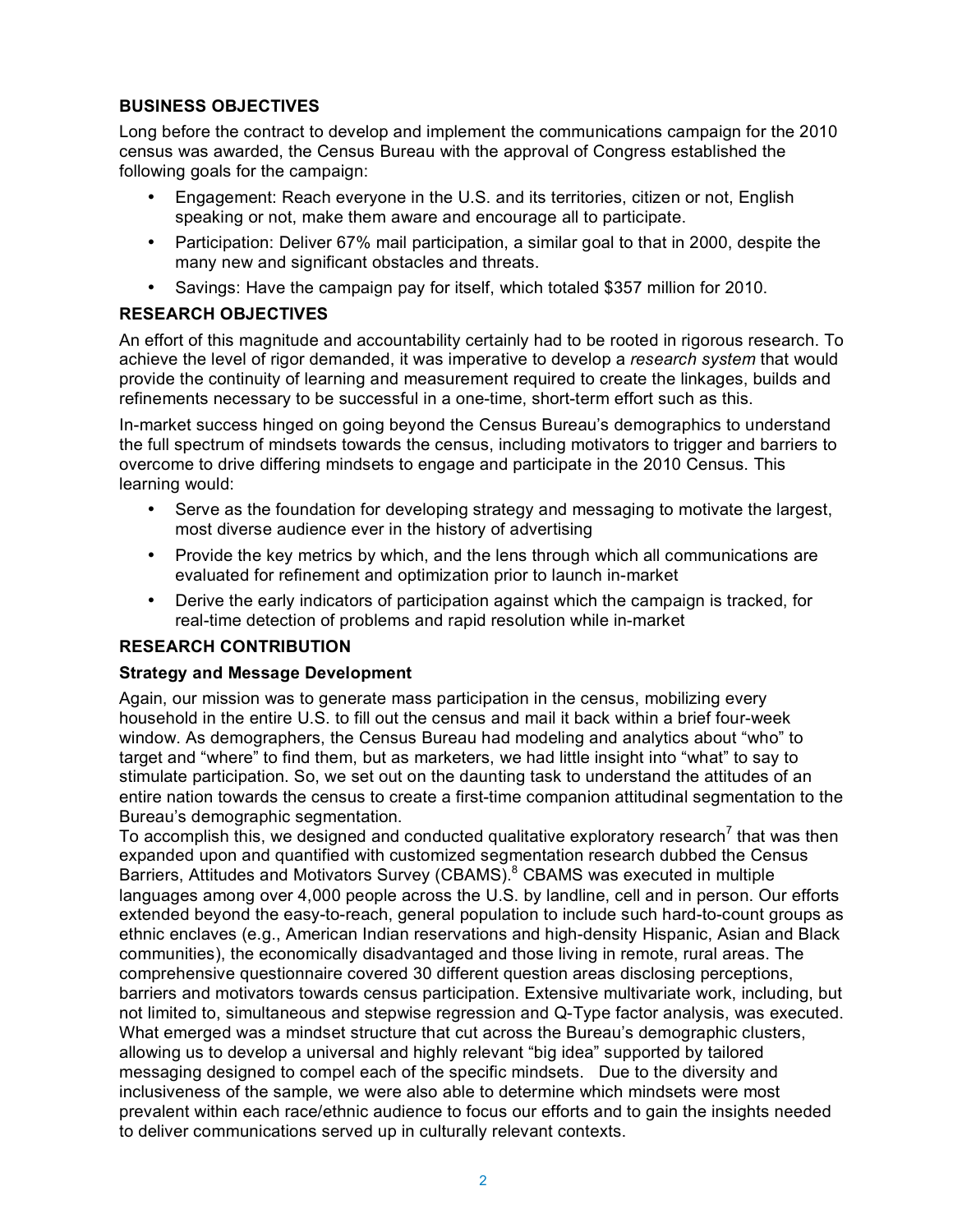# **From "U.S. Government" to "US" — The Big Idea**

This strategic phase of research revealed that in order to mobilize an entire nation, we'd have to get people to mobilize other people. Not only did people universally distrust the Government, they universally felt better suited to make decisions for themselves, relying on one another in an increasingly "social" world. So how could we get people to support an initiative from the very body for which they had developed so much mistrust? The research directed that we would have to reframe the census from a Government initiative to a civic call-to-action. We would have to show people just how important they are to the process. The census couldn't simply be seen as an obligation, but needed to become a movement in possibility, community and individual agency. It would no longer be the U.S. Census, but "OUR CENSUS." This simple, but powerful change in subject would be the catalyst for transforming a Government initiative into a people's movement — "It's OUR Census and It's In OUR Hands."

However, transferring the mantle of the census from the Government to the people would present its own challenges. We learned that we couldn't just transfer power; we also had to guide and direct it along the way. Awareness and empowerment alone would not be enough. They had to result in action and the key to this action lay in the distinct mindsets that emerged in CBAMS. But, each mindset required unique messaging in support of the platform strategy of census ownership:

- Head Nodders: Highly vulnerable. The most likely to be swayed, positively or negatively, based upon others' perspectives and opinions about the census. The key to their ownership of the census is to constantly tap into their desire to do their part in what seems "good and right," e.g., saving taxpayer dollars, helping their communities get their fair share of \$400 billion in funding and benefits, etc.
- Insulated: Familiar with the census, but indifferent, having neither seen nor fully understood the impact of it on their lives, families or communities. Ownership of the census accomplished by linking their participation (or lack thereof) to the availability of specific quality-of-life benefits such as hospitals, schools, police, daycare and senior services, etc.
- Unacquainted: Often linguistically or culturally isolated. Unaware of the census, its purpose/benefits, when/how to participate, and who should be counted. Ownership achieved by allowing them to feel unthreatened, embraced and critical to the census through emphasis on confidentiality, education, information and assistance, including inlanguage materials and help.
- The Cynical Fifth: Suspicious, jaded and anti-institution. Reluctant to provide too much personal info, believing it will be misused. Rather than take a defensive stand, communications must instill ownership by striking an emotional chord, focusing on the census as a higher-order responsibility (common good, survival of culture, impact on future generations, mandated by the constitution) and by demonstrating just how noninvasive and quick/easy the census actually is.
- The Leading Edge: Highly informed and committed to participating. See filling out the census as a duty and privilege, and propensity to encourage others do so, too. Ownership is solidified through their involvement as advocates.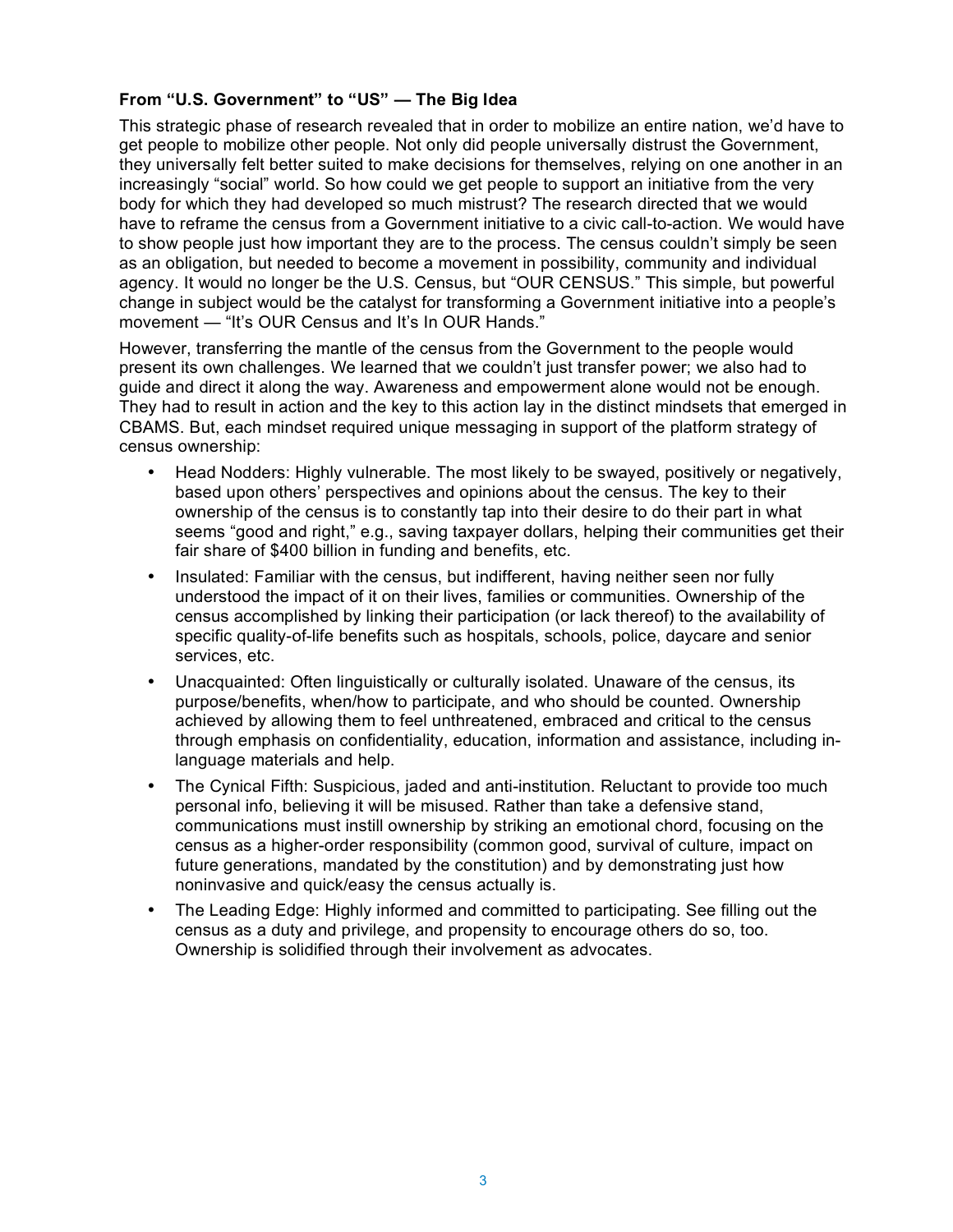

As the lead agency, armed with this understanding of the mindsets and cultural contexts, along with the pre-existing demographic profiles, we led our partner agencies in the development of creative stimuli for pre-testing.

### **Message Refinement and Optimization**

The primary purpose of pre-testing was to ensure that all 2010 Census messaging resonated with the respective mindsets for each race/ethnic demographic audience — specifically, that it provoked personal ownership of the census, enhanced knowledge and understanding as necessary, relieved any fears or apprehensions, was culturally relevant, and exhibited strong potential to prompt participation. We tested upwards of 200 pieces of creative stimuli among approximately 1,800 respondents representing the critical mindsets (recruited using a mindset classification tool statistically developed from CBAMS) for each of the race/ethnic audiences — Diverse Mass (mix of races/ethnicities consuming English-language media); Black (African American, Black African, Black Caribbean, in-language Haitian, Bi-Racial Black); Hispanic (inlanguage Cuban, Puerto Rican, Central/South American, Mexican, Dominican, Salvadorian, Caribbean and English-speaking Hispanic); Puerto Rico (in-language Puerto Rican urban/rural and Dominican); Asian (in-language Chinese, Vietnamese, Filipino, Cambodian, Korean, Japanese, Asian Indian Bangladeshi, Hmong, Laotian, Thai, Pakistani and Non First Generation English speaking); Armenian and Iranian; Russian, Polish, Arabic (in-language); American Indian; Alaska Native; Native Hawaiian (Hawaii) and Other Pacific Islanders; Greek; Portuguese — as well as those displaced by natural disasters and foreclosures and their hosts.

A quali-quant approach was employed $^9$ , supported by a team of in-language and in-culture moderators. Using handheld devices in a theatre-style setting, audiences evaluated the creative stimuli by responding to a battery of questions reflecting the attitudes, motivators and barriers identified in CBAMS as most closely linked to participation. After this quantitative portion was completed, a qualitative discussion was conducted among a smaller, select group of participants to provide further insights, and guidance for refinement and optimization.

It was through this pre-testing that we developed many powerful aspects of the campaign such as: the strongly resonant messages, "10 minutes/10 questions" and "we can't move forward until you mail it back"; the highly motivating executional approach leveraging the "march to the mailbox"; the many culturally relevant ways to address confidentiality. The research also resulted in more than 400 pieces of creative in 28 languages (59 including the website) that comprised the campaign.

#### **Real-time Optimization**

With such aggressive goals and only a four-week window to deliver results, it was critical to identify the *early indicators of participation in the census* and monitor them continuously throughout the campaign to determine if efforts were on track. Waiting on *actual participation rates* would make us too late in the process to course-correct. CBAMS gave us the ability to statistically derive the *early indicators of participation*. Custom-designed, ongoing national tracking surveys were implemented to monitor these lead-time attitudes and perceptions along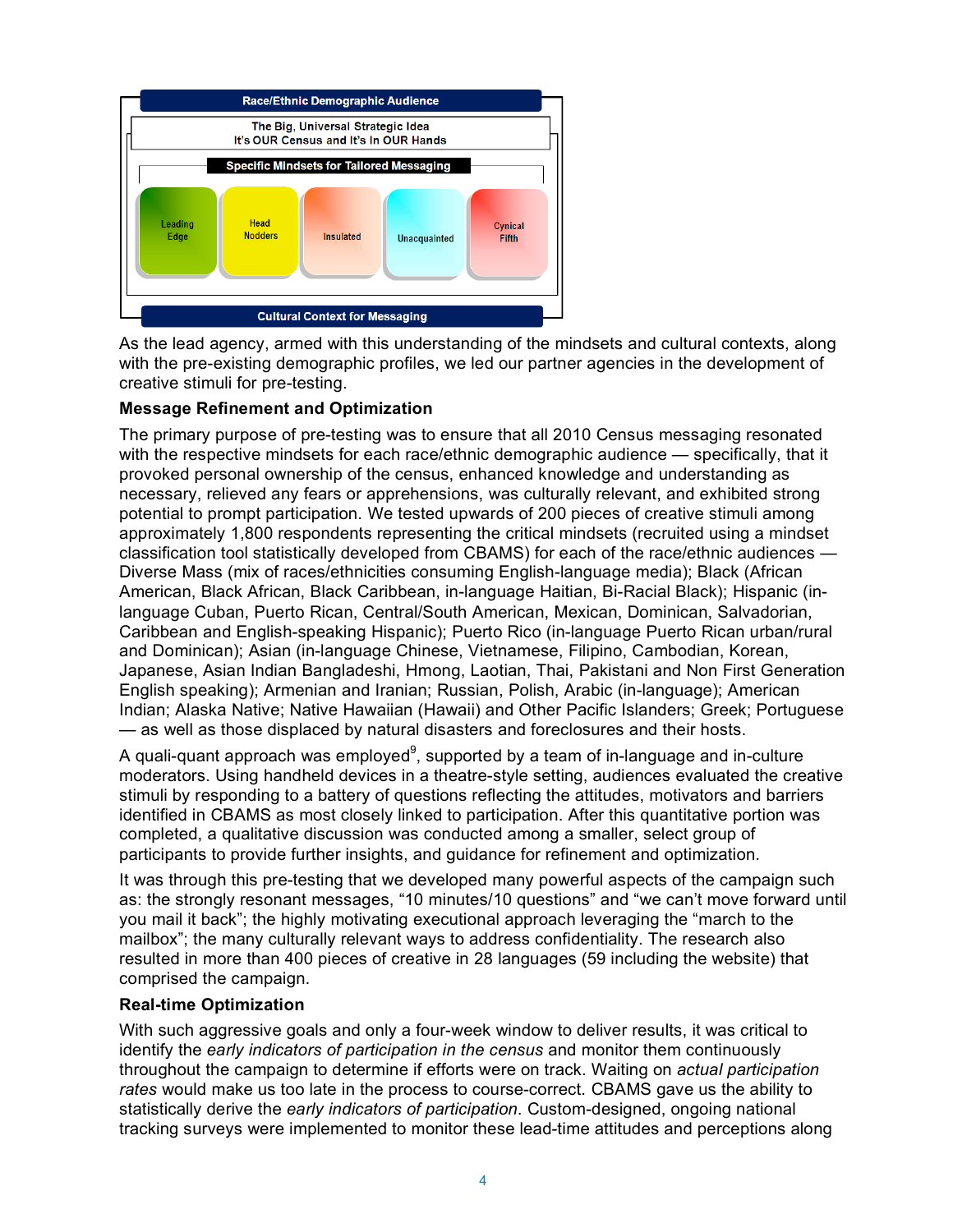with awareness to reveal where, among whom and why the campaign was underperforming, to take advantage of opportunities for real-time, rapid adjustments to messaging and media. This ability to predict and then course-correct using these *early indicators* was critical to the success of the campaign, allowing us to re-strategize and adjust along the way to maximize participation.

We designed the Census Attitudinal Tracking Survey (CATS)<sup>10</sup> to monitor the *early indicators of participation* on a pre-basis and then throughout the flight of the campaign among 900–1,000 online respondents weekly, once again using the mindset classification tool from CBAMS. The Census Bureau also engaged similar telephone polling via Gallup<sup>11</sup>, readable daily, as a companion effort. The key variables monitored were awareness, engagement, favorability, familiarity, relevance, intent to participate, intent to recommend specific perceived benefits/harm of participating, confidentiality, misuse of data, ease of participating and several others. In addition, an exploratory module consisting of up to five questions was updated periodically to capture public reactions to current events related to the census. Social media tracking<sup>12</sup> was also used to monitor conversations about the census. These robust tracking tools provided the input necessary to course-correct in the face of unanticipated market events and ensured our ability to meet our participation goal.

For example, CATS informed our decision to commence with the Motivational Phase of advertising two weeks earlier than planned**.** During the Awareness Phase, we noticed key early indicators of participation — intent, quick and easy, awareness of when — plateauing much earlier than expected. By moving up the Motivation Phase, we were able to regain upward movement on these measures to ensure we maximized mail-back participation.

Another example…engagement with the Census had hovered around 73% for weeks three through six of the Awareness Phase. In both CATS and the Bureau's tracking study, there was a significant minority who reported that they *hadn't seen/heard anything recently about the census*. Data analysis showed they were more likely to be Insulated, female, with children, living in urban areas, and over-indexing in the West. This subgroup's lower intent to participate and recommend scores made it imperative to address their lack of engagement. The creation of highly targeted radio messages for Insulated, urban families was developed, and the engagement metric reached a high of 95% during the subsequent Motivation Phase.

CATS also identified that our efforts weren't impactful enough against a group of Insulated and Cynical Fifth Spanish-dominant Hispanics who continued to believe that the Census would *take too long* to fill out. Additional OOH with "10 minutes/10 questions" messaging was strategically placed in heavily Hispanic local markets utilizing shopper billboards, one-sheet posters placed in check-cashing stores and mobile boards. Almost immediately, the percentage of those thinking it would take too long dropped significantly to only 17%.

In addition to the three examples presented, our tracking efforts led to a dozen rapid actions that optimized the 2010 Census campaign while still in-market. Of course, the Census Bureau also tracked *actual* mail-back rates right down to the census tract level. This data was reviewed daily and provided the real proof that our campaign and course-correction measures were working and that we were on track to meet our goal.

#### **BUSINESS RESULTS**

The 2010 Census campaign exceeded expectations, resulting in a highly successful census:

- The campaign reached and engaged everyone, with overall public awareness of the census peaking at 93-100%.<sup>13</sup>
- Mail participation significantly exceeded the goal by 7 percentage points, reaching 74%<sup>14</sup> despite the daunting and unprecedented challenges faced.
- The Census Bureau returned \$1.9 billion to the Government, with the campaign paying for itself more than five times over.<sup>14</sup>